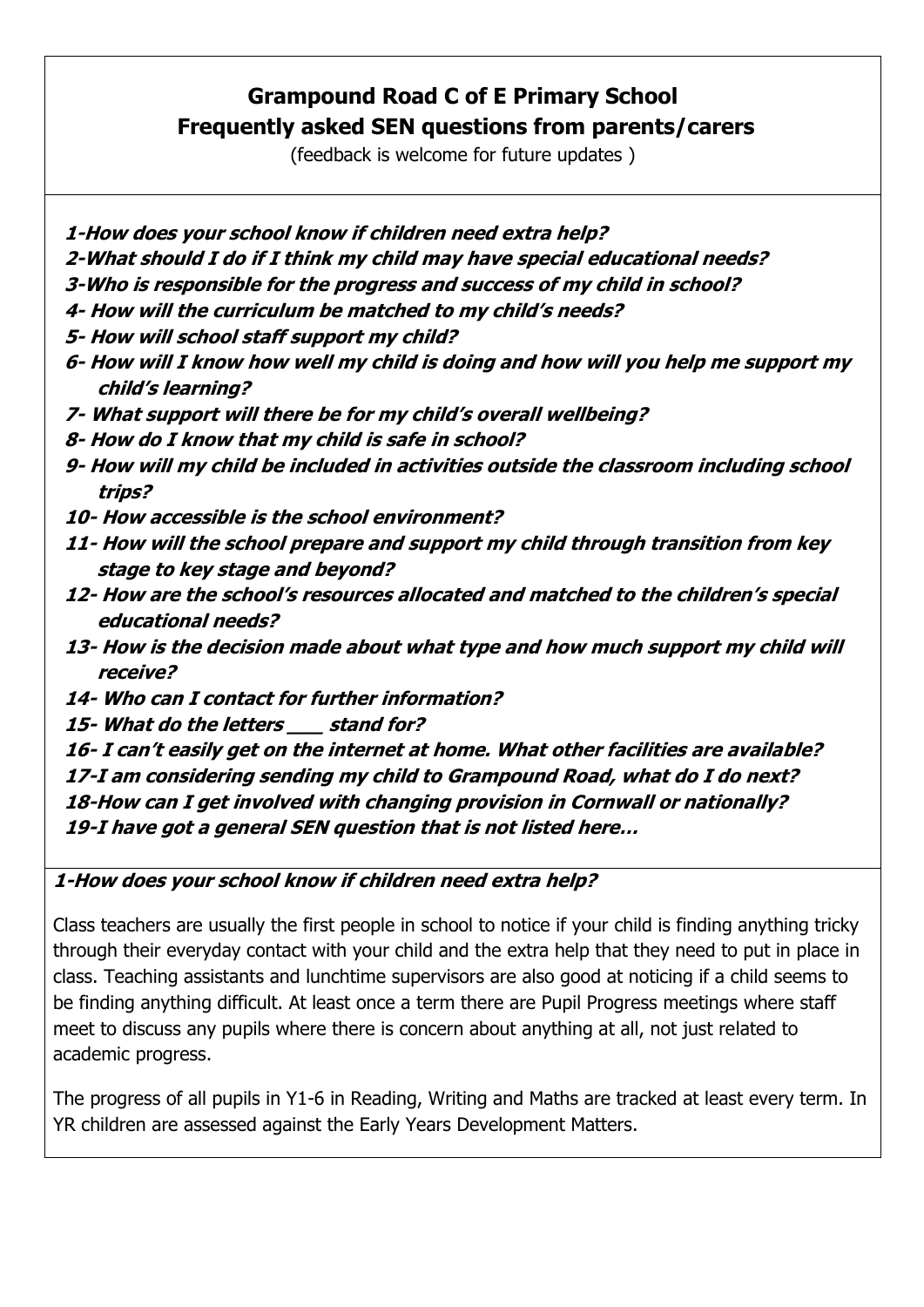You know your child the best, so we need you to tell us if there is anything that you are concerned about regarding your child, at school or at home, particularly if there have been any changes which could unsettle your child, so we can give them extra help while they need it.

There are opportunities for you to meet teachers formally each term and the staff will be pleased to arrange additional meetings to discuss any other worries or comments that you might have. If we have any concerns between parents' evenings we will contact you.

### **2-What should I do if I think my child may have special educational needs?**

Firstly, arrange a time to meet the class teacher as they spend the most time in school with your child. It is usually best to make an appointment for after school so that you can have an uninterrupted discussion without the teacher having to supervise a class at the same time. If you need longer than your time slot at a parents' evening allows, ask to arrange another time when you can have a less rushed conversation.

Mr Salway (SEN lead) can meet with you in person to discuss your concerns.

Mrs Swift, the school's SENCOs (Special Educational Needs Coordinators) can meet with you or phone you to discuss your child.

# **3-Who is responsible for the progress and success of my child in school?**

Your child's progress and success is very much a joint effort between the school, your child and you, the parents/carers.

In school, the primary responsibility rests with the class teachers who are crucial to the four stages (assess, plan, do, review) of SEN School Support, with the support guidance of the SENCOs and specialist staff. The Senior Leadership Team and School Monitoring Council have oversight of the progress and success of all pupils.

Research shows that "parental involvement has a significant effect on children's achievement and adjustment even after all other factors have been take out of the equation"…"Differences in parental involvement have a much bigger impact on achievement than differences associated with the effects of school in the primary age range." (Desforges, 2003). The school is keen to help parents/carers who would like to find out more about how they can support their child's progress and success, arrange courses for parents, and can pass on details of other people who can help.

#### **4- How will the curriculum be matched to my child's needs?**

Teachers produce differentiated planning for different ability levels that shows the use of support staff and additional/different provision where required. Sometimes staff will use learning objectives from other year groups to meet the needs of individuals. Where the National Curriculum Are Related Expectations are not appropriate, we use the engagement model assessment for pupils working below the standard of the national curriculum assessments and not engaged in subjectspecific study. The engagement model has five areas: exploration, realisation, anticipation, persistence and initiation; it combines a formative and summative approach whilst encouraging the identification and celebration of pupil progress.)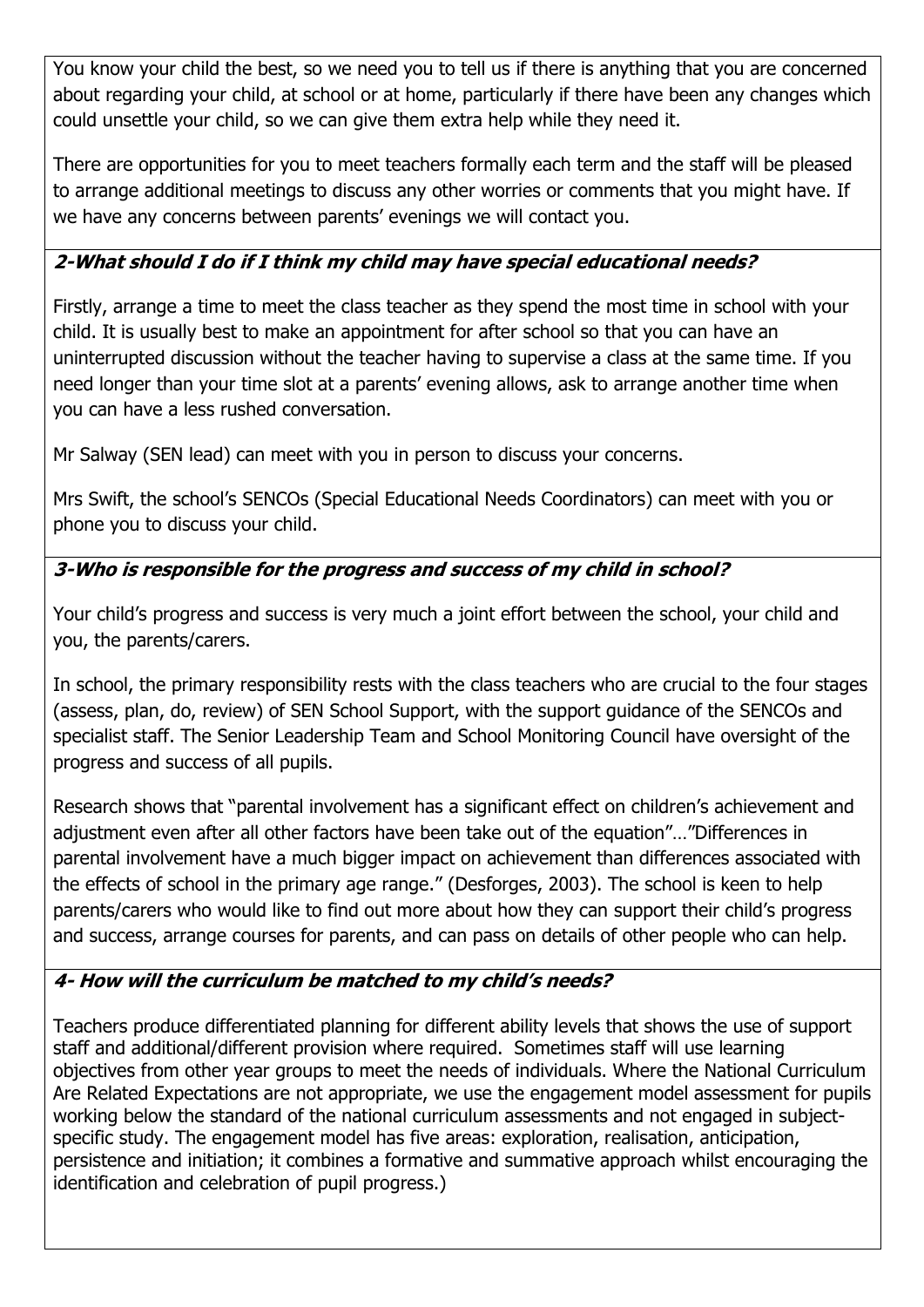The school uses multisensory teaching strategies with all pupils, e.g. visual (looking), auditory (listening), kinaesthetic (doing things). Active learning is encouraged, as is an interactive learning environment with pupils being able to access resources, use working walls, and having the curriculum influenced by their interests where possible.

Where other professionals are involved with supporting your child, wherever possible, we will incorporate their advice into our provision.

### **5- How will school staff support my child?**

Provision can take the form of alternative resources, intervention groups, additional support in class, individual help from staff, peer tutoring, learning/emotional mentoring, working with or following the advice of other professionals.

### **6- How will I know how well my child is doing and how will you help me support my child's learning?**

Formal parent evenings happen for all pupils twice per year and the school has an open-door policy where staff will try to speak to you whenever a need arises. We also have parents' meetings, class parent forums, whole school parent forums and send home letters about the curriculum. If we have any concerns, a member of staff will invite you to meet and discuss what could happen to support your child. You will be consulted and informed by letter if the school recommends placing your child on the Record of Need at School Support and if we are considering making a referral for external support you will be asked to give permission and given an opportunity to meet the other professionals. You are strongly encouraged to support regular home reading, homework, additional tasks to support Plan-Do-Review targets, inform the school of any changes to your child's circumstances, carry out physiotherapy at home if required, attend meetings and take your children to any relevant appointments (e.g. hearing/vision tests, medical reviews etc.). If you want more information about how to help your child, please contact the class teacher, we can also pass on information of other agencies who can offer advice, e.g. Parent learning support groups, Family Support Worker, occasional training offered by outside agencies.

If you need any additional support, e.g. large print reports, letters on coloured paper, a translator or interpreter, someone to explain any letters that are sent home, etc. please do not hesitate to ask.

# **7- What support will there be for my child's overall wellbeing?**

The class teacher will spend the most time in school with your child and will usually be able to offer the best support for most pupils' day to day concerns. In addition to that, the school has a team of people involved with supporting any pupil's emotional, mental and social development. We currently run nurture groups. The SENCOs are also likely to be involved where any pupils are also on the Record of Need. We able to refer to the Educational Psychologist, CAMHS, advisors and paediatricians, Family Support workers, and other counsellors/therapists if appropriate and if you are in agreement.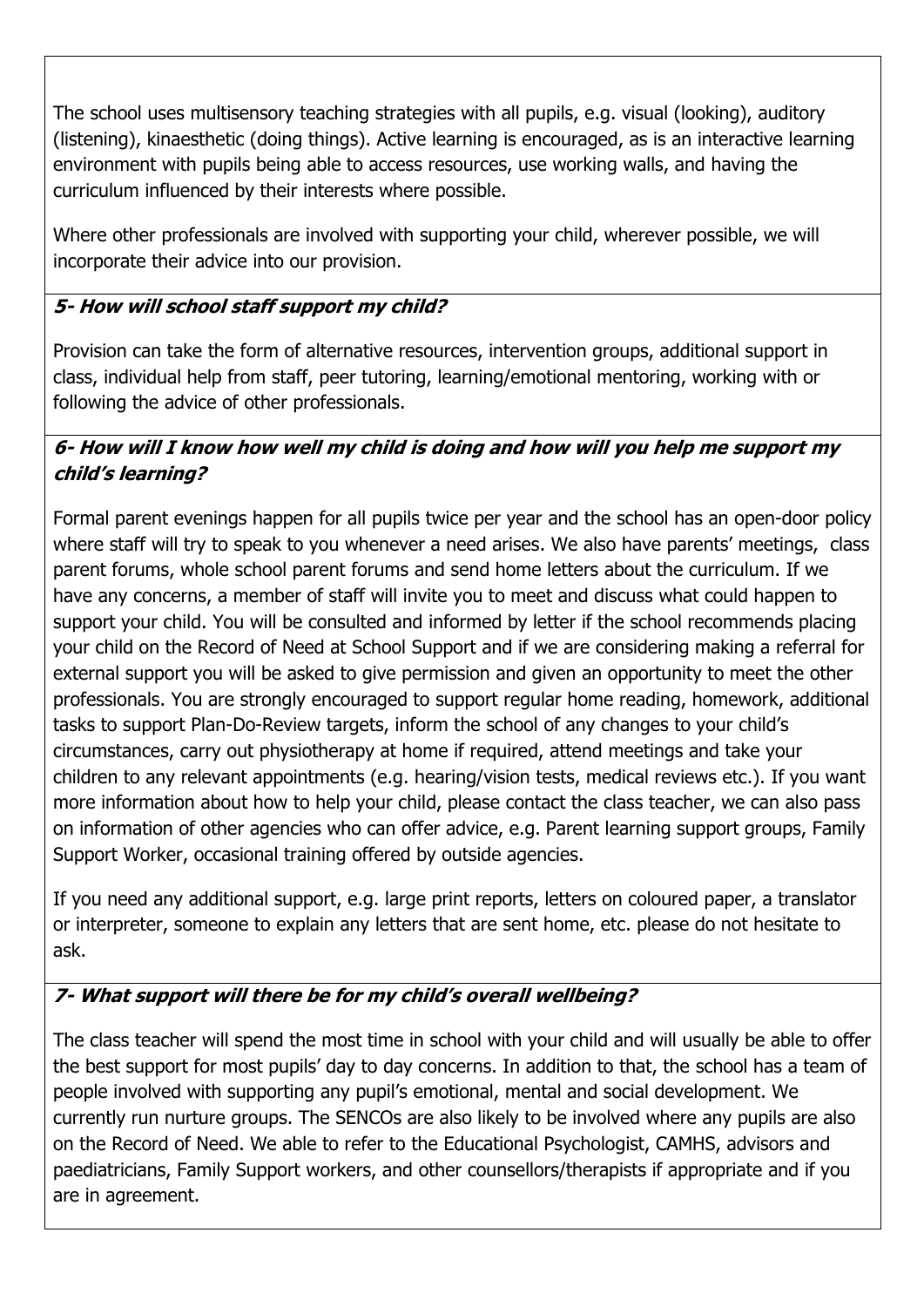# **8- How do I know that my child is safe in school?**

We take the safety of our children extremely seriously. All our staff have enhanced DBS checks and risk assessments are carried out for all visits. If your child has an accident (other than the common minor bumps and scrapes), is unwell or particularly upset at school we will call you to let you know, so it is important that you have given the office your current contact information.

We provide extra supervision at lunchtimes and a teacher or head of school is usually on the gate and the beginning of the day to talk about any concerns that you or your child might have.

The number of bullying/racist incidents at Grampound Road School is extremely low and our behaviour policy ensures that children feel safe. Other policies that are regularly reviewed include: Health and Safety, Child Protection, Social networking, Educational visits, Security, Sex and Relationships and Sun Protection. We have also received the 'Healthy Schools Award'. If your child is absent without the school being informed of the reason, we will give you a 'phone call to check that you are aware of it, if there is no reply we will continue to make further enquiries until we know the child is safe . There are termly educational welfare officer visits to support vulnerable children.

#### **9- How will my child be included in activities outside the classroom including school trips?**

All children are fully included in all activities wherever possible, including school visits, and any reasonable adjustments will be made to ensure there is no discrimination. Risk assessments are carried out for all school trips and we will discuss any alternative provision with you if it is necessary.

#### **10- How accessible is the school environment?**

There is an accessible toilet in school. There are no steps within the buildings. Outside there is a ramp for access into the playground. Disabled parking spaces are available by the school office. Advisory teachers from the sensory or physical support teams regularly review pupils and their advice is followed where possible e.g. classroom layout, ICT provision, hearing aid maintenance, lighting considerations. If you have any specific accessibility requests please inform us.

#### **11- How will the school prepare and support my child through transition from key stage to key stage and beyond?**

We have close links to The Roseland Secondary School. Their SENCOs are invited to Annual Reviews for pupils with EHCPs in Y5/6. Transition programmes are organised by the local secondary schools with extra sessions if your child needs it. Before your child joins us in YR, our Reception class team will have already been to most preschools in the area, we run an induction programme for you and your child and arranged a time to meet you individually. The school SENCOs contact the Senior Area Early Years SENCO and the local speech and language therapists so we can be prepared at the start of term. Where possible, we attend TAC meetings and encourage you to discuss any additional needs before your child joins the school so that we can avoid them being put at a disadvantage. Records are requested from previous schools or settings and passed on when your child leaves. The Autism Champion can spend time liaising with pupils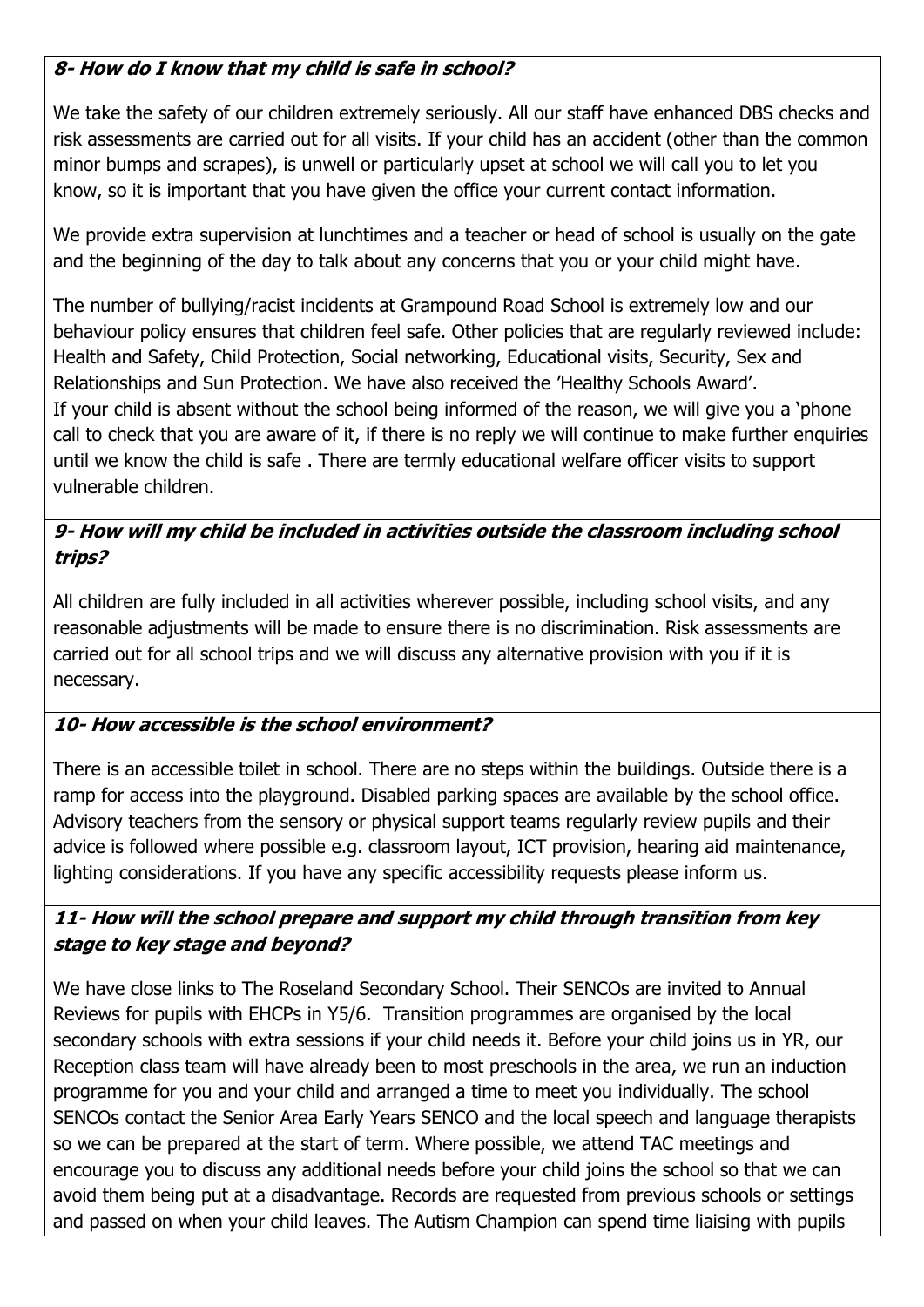prior to any move to minimise concerns. Between year groups we have 'hand-over' meetings and class swaps where staff exchange information and meet the new class to ensure smooth transition. Teachers from different year groups often get together to moderate work to ensure consistency of marking and assessment across the school.

#### **12- How are the school's resources allocated and matched to the children's special educational needs?**

The Board of Trustees decides on the budget for Special Educational Needs in consultation with the Executive Principal, Head of School, SENCo and the School Monitoring Council on the basis of needs in the school.

This decision is based on all the information Trustees have about SEN in the school, including:

- The children receiving extra support already
- The children needing extra support
- The children who have been identified as not making as much progress as would be expected, and deciding what resources, training and support are needed
- All resources, training and support are reviewed regularly and changes made as needed.

#### **13- How is the decision made about what type and how much support my child will receive?**

The needs of all pupils are considered and the school aims to be able to provide additional support in the form of alternative resources, advice, additional adult support, modified curriculum, intervention groups, access to other professionals or termly Plan-Do-Review provision, depending on what is most appropriate for individual children. If physiotherapy is recommended, teaching assistants are trained by the therapists to carry out the exercises. If your child requires specific equipment we will try to either provide it or work closely with the appropriate agencies. Sometimes the children's needs are addressed by arranging extra staff training or by assessment from other professionals.

#### **14- Who can I contact for further information?**

**Our Special Educational Needs Coordinator (SENCO) is** Sarah Swift. She is available at school one afternoon a week. Mrs Swift is supported by: **Mr D Salway. He is the SEN lead in the school.** 

Please email if you would like to arrange a meeting.

**Our Autism and Dyslexia Champion** is Sarah Kennedy and she can be contacted via the school office or email (Grampound Road.secretary@celticcross.education). If you have questions about your child having difficulties related to a possible autistic spectrum disorder or dyslexia, Miss Kennedy will be pleased to arrange a time meet you to discuss your concerns.

**TIS and Nurture** Miss Bulley is the lead Nurture leader. She can be contacted via Grampound Road.secretary@celticcross.education). If you have any concerns about your child's mental health or emotional well-being, please contact Sarah Kennedy.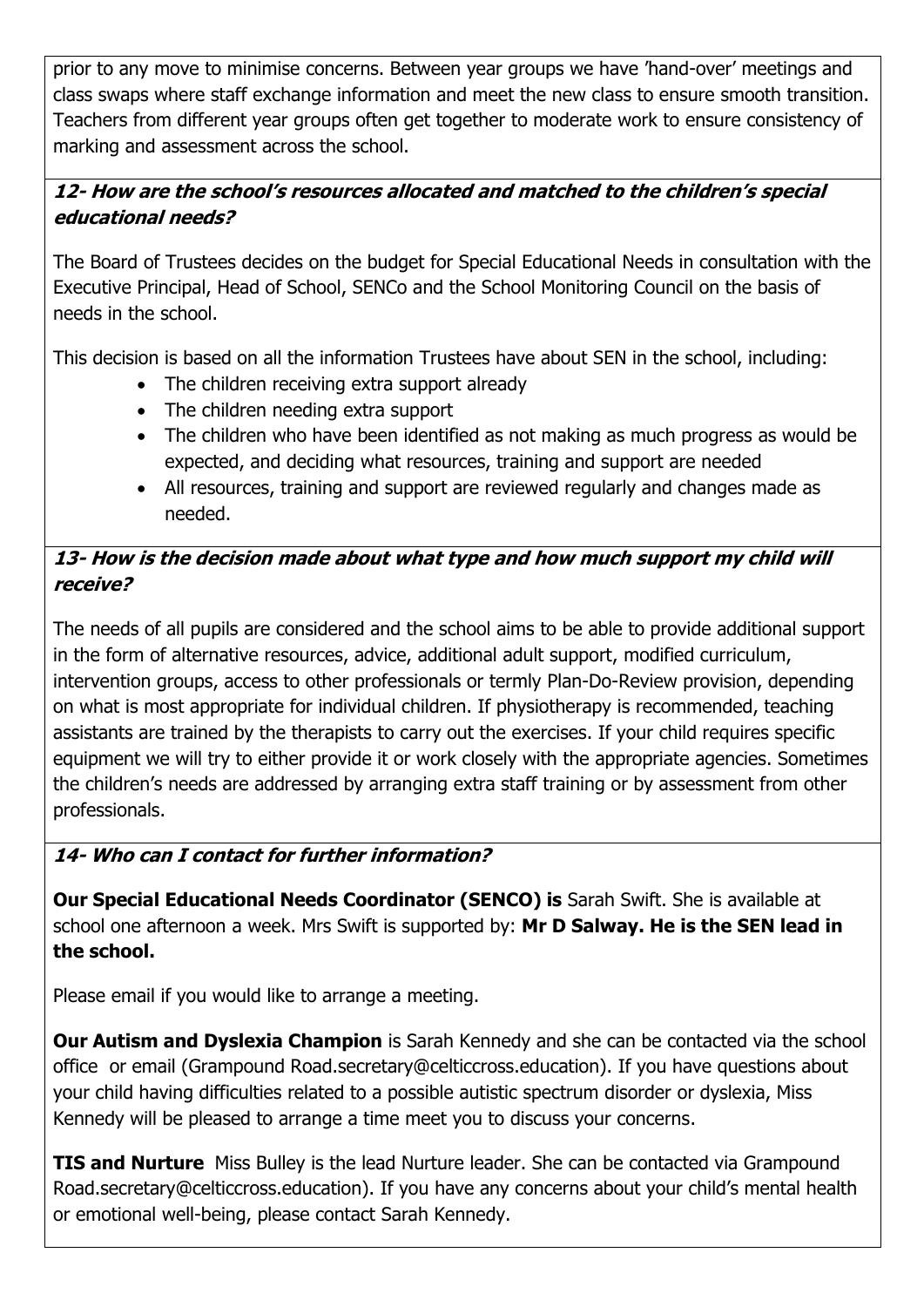**The Cornwall Family Information Service** is an excellent starting place to find up to date information about hundreds of services and events for parents/carers, young people and children, whatever their needs. [http://cornwall.childrensservicedirectory.org.uk/kb5/cornwaell/fsd/home.pag](https://www.supportincornwall.org.uk/kb5/cornwall/directory/family.page?familychannel=0)

**Early Support** is an approach that works to ensure that services for children with disabilities are better coordinated, with a key working practitioner who can offer a single point of contact, coordination and support where families need it. This is especially useful when many professionals or agencies are involved with supporting a pupil

<https://www.supportincornwall.org.uk/kb5/cornwall/directory/service.page?id=qQhLNBMKFE8>

**Cornwall's (SENDIASS)** is a statutory service delivered by Disability Cornwall and provides information, advice and support to disabled children and young people, and those with SEN, and their parents. The service is impartial, accessible and free and all staff are independently trained. 01736 751921 [www.cornwallsendiass.org.uk](http://www.cornwallsendiass.org.uk/)

Parents serving in HM Armed Forces can also access the **Children's Education Advisory Service** (CEAS), an information, advice and support service established specifically for Service parents. It covers any issue relating to their children's education, including SEN. <https://www.gov.uk/guidance/childrens-education-advisory-service>

The **Local Offer** includes information about the support and provision that families can expect for children and young people with SEN and disabilities; covers support and provision for children and young people with and without an Education, Health and Care Plan or Statement of SEN; is set out in one place so families and professionals have access to the same information. <https://www.supportincornwall.org.uk/kb5/cornwall/directory/site.page?id=aq6QKb5BEPE>

#### **15- What do the letters \_\_\_ stand for?**

There are many SEN terms that are abbreviated which can lead to confusion. Below is a glossary of the most used SEN terms.

| <b>ADD</b>   | Attention Deficit Disorder                                       |
|--------------|------------------------------------------------------------------|
| <b>ADHD</b>  | <b>Attention Deficit &amp; Hyperactivity Disorder</b>            |
| <b>ASD</b>   | Autistic Spectrum Disorder                                       |
| <b>BESD</b>  | Behavioural Emotional & Social Difficulties                      |
| <b>CAF</b>   | Common Assessment Framework                                      |
| <b>CAMHS</b> | Child & Adolescent Mental Health Service                         |
| <b>CEAS</b>  | Children's Education Advisory Service                            |
| <b>CHaLK</b> | Counselling Helston and Lizard Kids                              |
| CIC          | Child in Care                                                    |
| CofE         | Church of England                                                |
| <b>COP</b>   | Code of Practice                                                 |
| СP           | <b>Child Protection</b>                                          |
| <b>DCD</b>   | Developmental Co-ordination Disorder                             |
| DfE          | Department for Education                                         |
| EAL          | English as an Additional Language                                |
| ΕH           | Early Help (previously known as the CAF process)                 |
| EHC(P)       | Education, Health and Care Plan (previously called "statements") |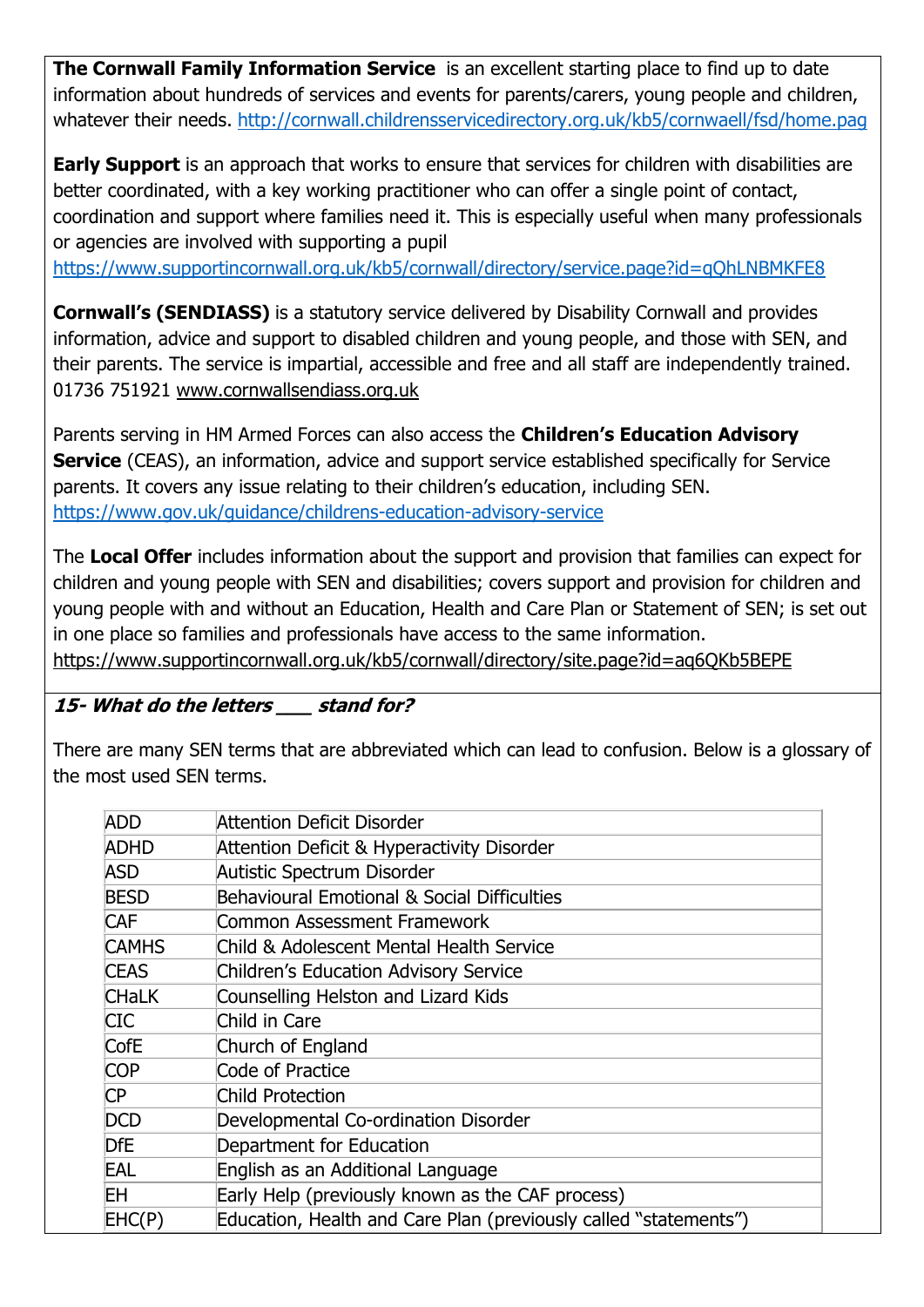| EP              | <b>Educational Psychologist</b>                                 |
|-----------------|-----------------------------------------------------------------|
| ES              | <b>Early Support</b>                                            |
| <b>EWO</b>      | <b>Education Welfare Officer</b>                                |
| <b>EYFS</b>     | <b>Early Years Foundation Stage</b>                             |
| <b>FIS</b>      | <b>Family Information Service</b>                               |
| <b>FSM</b>      | <b>Free School Meals</b>                                        |
| <b>FSW</b>      | <b>Family Support Worker</b>                                    |
| HI              | <b>Hearing Impairment</b>                                       |
| ICT             | Information and Communication Technology                        |
| IEP             | Individual Educational Plan (now called "Plan-Do-Review sheets" |
| <b>KS</b>       | <b>Key Stage</b>                                                |
| LAC             | <b>Looked After Child</b>                                       |
| LA              | Local Authority                                                 |
| <b>MAT</b>      | Multi Academy Trust                                             |
| MLD             | Mild/Moderate Learning Difficulties                             |
| MSI             | Multi-Sensory Impairment                                        |
| <b>NC</b>       | National Curriculum                                             |
| ОT              | <b>Occupational Therapist</b>                                   |
| PD              | <b>Physical Difficulty</b>                                      |
| <b>PDR</b>      | Plan Do Review sheets                                           |
| <b>PEEP</b>     | Personal Emergency Evacuation Plan                              |
| <b>PMLD</b>     | Profound and Multiple Learning Difficulties                     |
| <b>PSA</b>      | <b>Parent Support Advisor</b>                                   |
| PSP             | Pastoral Support Programme                                      |
| SaLT            | Speech & Language Therapy                                       |
| <b>SEBS</b>     | Social and Emotional Behaviour Support                          |
| <b>SEMHD</b>    | Social, Emotional and Mental Health Difficulties                |
| SEN(D)CO        | Special Educational Needs (& Disabilities) Co-ordinator         |
| SEN(D)          | Special Educational Needs (& Disability)                        |
| <b>SENDIASS</b> | SEN Disability Information Advice & Support Service             |
| SIL             | School Improvement Lead                                         |
| <b>SLCN</b>     | Speech, Language and Communication Needs                        |
| <b>SLD</b>      | Severe Learning Difficulties                                    |
| <b>SpLD</b>     | Specific Learning Difficulty                                    |
| <b>SPP</b>      | Service Pupil Premium                                           |
| SS.             | School Support                                                  |
| TA              | <b>Teaching Assistant</b>                                       |
| <b>TAC</b>      | Team Around the Child                                           |
| VI              | Visual Impairment                                               |
| TIS             | Trauma informed Schools                                         |

#### **16- I can't easily get on the internet at home. What other facilities are available?**

The Family Information Service is happy to chat to families and young people about aspects of the Local Offer and download, print and post small amounts of information. The Family Information Service can be contacted at 0800 587 8191. In addition, Cornwall Library Service is supporting the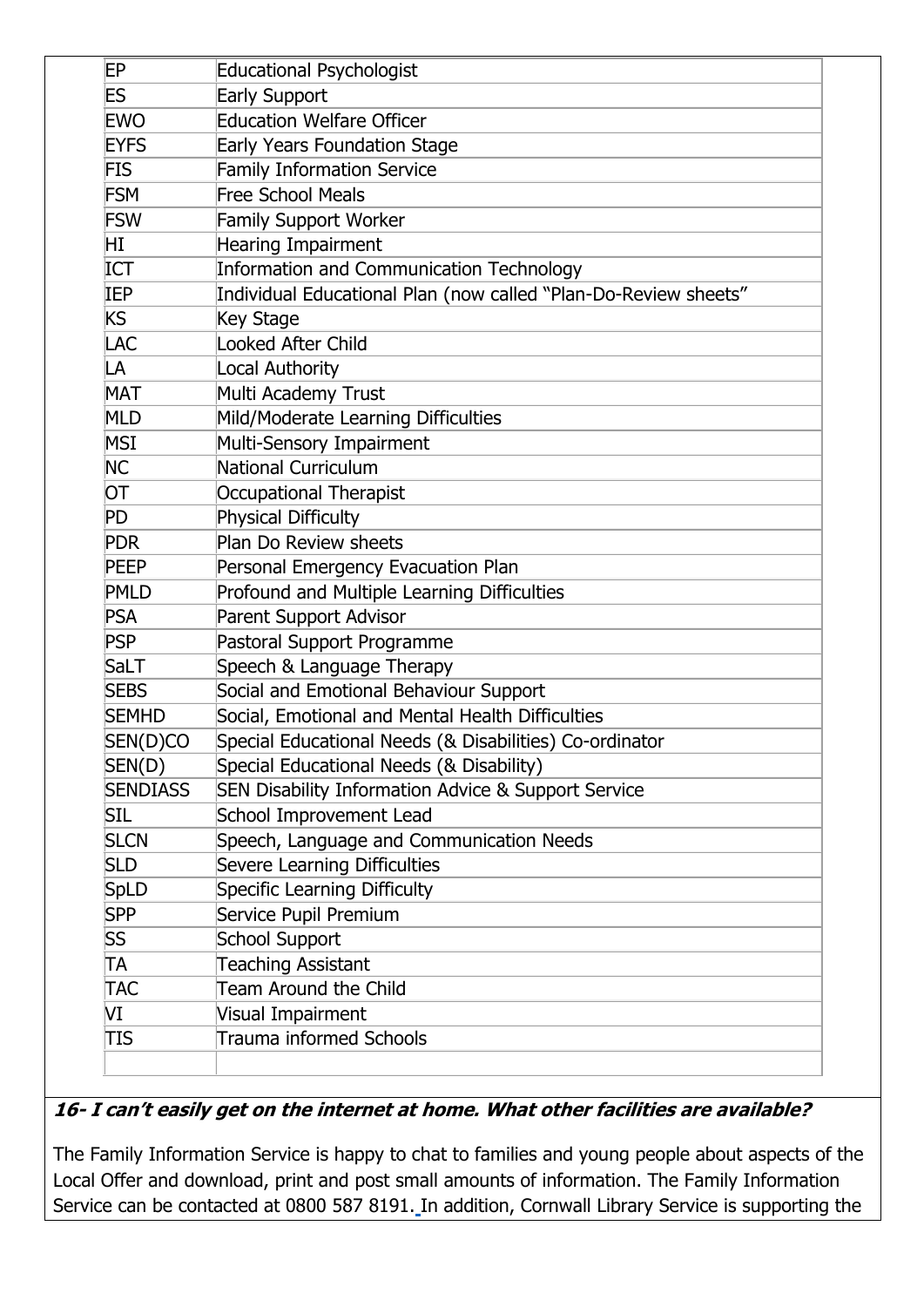Local Offer by encouraging families, and young people with SEND to access the internet using the IT that is available in the majority of their centres.

A list of libraries with facilities can be found on the [Cornwall Council website.](http://www.cornwall.gov.uk/leisure-and-culture/libraries/your-local-library/) If you click on any of the library names, it takes you to that library's page which has details of opening hours, full address, facilities available etc.

People with special educational needs and disabilities are entitled to:

- free loans of talking books and CDs
- free reservations
- concessionary rates on library charges
- Use of PC is free 60 minutes per day, with no extension; then a small charge per hour (for members)

To access the above, the family or young person has to complete the [Access membership form](http://www.cornwall.gov.uk/media/3625508/Library_access_card_application_form.doc) and get it signed by their doctor, optician or another professional such as a social worker or teacher who can confirm that you are eligible for Access membership. They must take their completed form to the local library. If not already a library member they must also take along some proof of their name and address. Information on [how to join](http://www.cornwall.gov.uk/leisure-and-culture/libraries/using-the-library/how-to-join/) can be found on the Cornwall Council website.

# **17-I am considering sending my child to Grampound Road, what do I do next?**

The Cornwall School Admissions page has details of how to apply for a place: <http://www.cornwall.gov.uk/admissions>

If you would like a guided tour of the school with the head of school, call the office (01326 572386), and we will be pleased to arrange a convenient time for your visit. We also run Foundation Stage Open Days at specific times.

If your child has additional needs, you might also like to speak to the SENCO so that we can make the transition into our school as smooth as possible.

# **18-How can I get involved with changing provision in Cornwall or nationally?**

The Parent Carers Council for Cornwall is a group of parents of children and young people with specific additional needs or disabilities.

It aims to:

- Provide a united voice for parent and carer views
- Gather information from parents and carers and highlight common issues
- Meet regularly as a council
- Work at national and local level representing the views on services for children, young people and families
- Use unique shared experiences to work in partnership with agencies responsible for providing services for children.

More information is available from outside the school office, the school website, by calling 07973 763332 or at [www.parentcarercouncilcornwall.org.uk](http://www.parentcarercouncilcornwall.org.uk/)